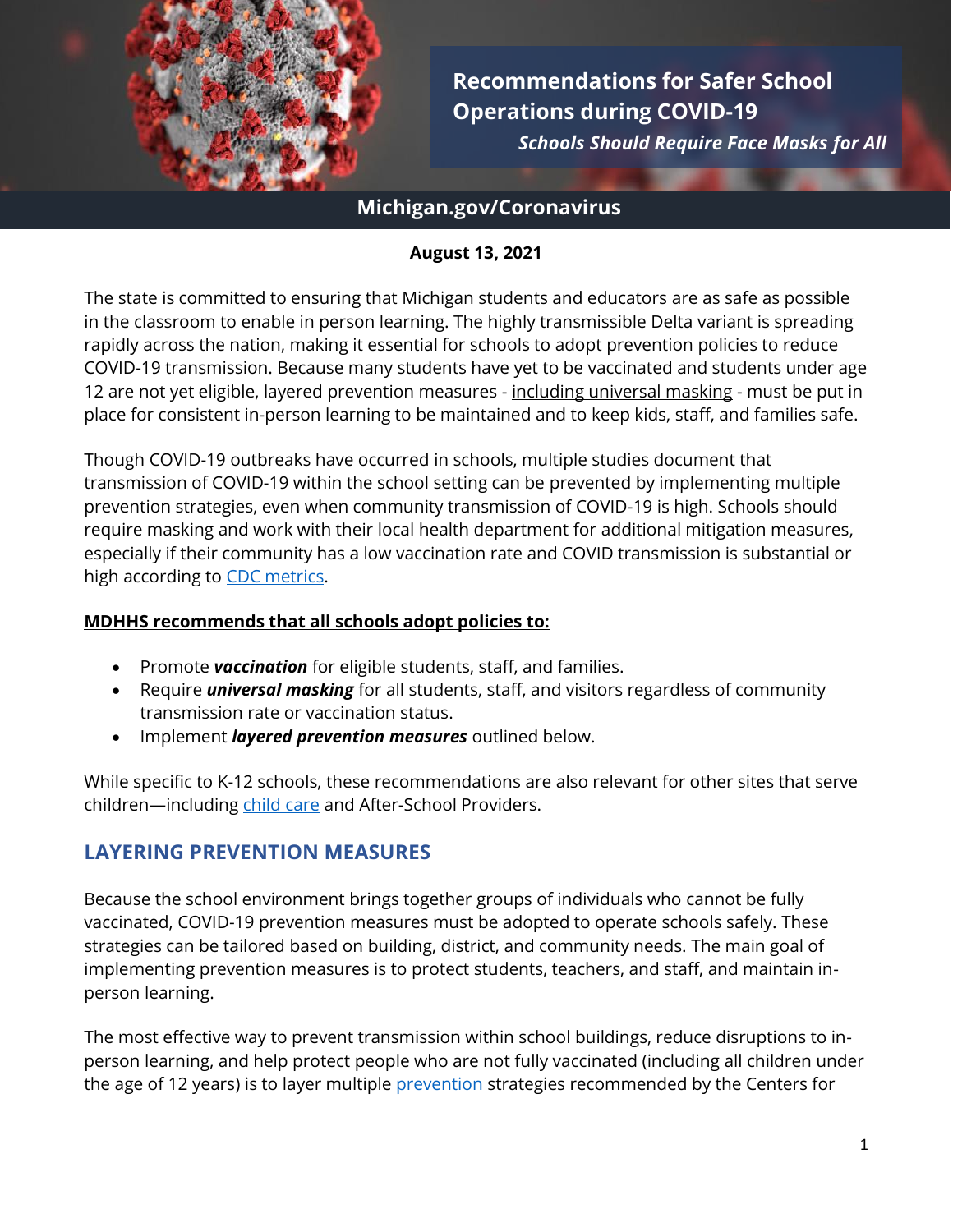Disease Control and Prevention (CDC). All prevention strategies provide some level of protection, and layered strategies implemented at the same time provide the greatest level of protection.



# **CDC COVID-19 PREVENTION STRATEGIES**

The key strategies recommended by the CDC to keep schools safer are listed in order of effectiveness:

1. *Promoting Vaccination* against COVID-19 for eligible staff and students. Vaccination has proven incredibly effective as the leading public health prevention strategy. Promoting vaccination can help schools more safely maintain in-person learning as well as extracurricular activities and sports.

## 2. *Requiring Consistent and Correct Mask Use for all*

- a) Schools should mandate universal masking for students, staff, teachers and visitors. CDC recommends universal indoor masking for all teachers, staff, students, and visitors (age 2 and older), regardless of vaccination status. This prevention strategy is crucial to allowing students to maintain in-person learning.
- b) Local health departments should work with schools to adopt universal masking policies.
- c) **Mask use has been proven to substantially reduce transmission in school settings.**
- d) CDC has recommendations for proper use of masks.
- e) CDC's order requires all persons regardless of vaccination status to wear masks on public transportation, including school buses.
- 3. *Physical Distancing* CDC recommends schools maintain at least 3 feet of physical distance between students within classrooms, combined with indoor mask wearing by students, teachers, and staff, regardless of vaccination status.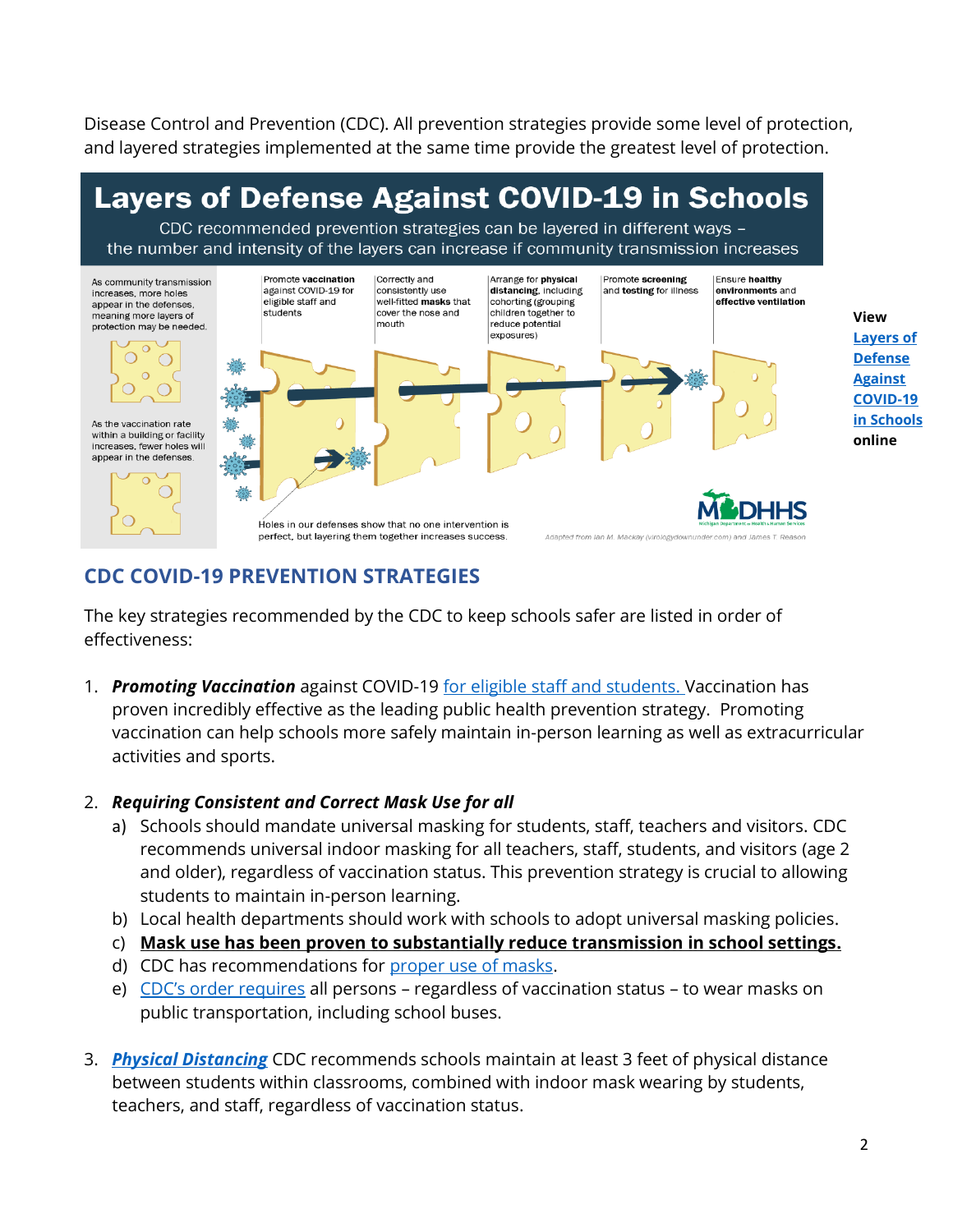- a) A distance of at least 6 feet is recommended between students and educators, and between educators/staff who are not fully vaccinated.
- b) Mask use by all students, educators, staff, and visitors is particularly important when physical distance cannot be maintained.
- c) Because of the importance of in-person learning, schools should not exclude students from in-person learning to keep a minimum distance requirement. When it is not possible to maintain a 3 foot physical distance, it is especially important to layer multiple other prevention strategies, such as indoor masking, screening testing, and improved ventilation to help reduce transmission risk.
- 4. *[Screening Testing](https://www.cdc.gov/coronavirus/2019-ncov/community/schools-childcare/operation-strategy.html#anchor_1616080181070)* identifies infected people, including those without symptoms who may be contagious, so that measures can be taken to prevent further transmission or outbreaks.
	- a) To support schools that incorporate COVID-19 testing into their safer school prevention plans, the Michigan Department of Health and Human Services is offering rapid antigen testing to Pre-K-12 schools through the [MI Safe Schools Testing Program.](https://www.michigan.gov/coronavirus/0,9753,7-406-98178_104699_104700_105077---,00.html)

#### 5. *Ventilation*

- a) [Improving ventilation](https://www.cdc.gov/coronavirus/2019-ncov/community/schools-childcare/ventilation.html) by opening multiple doors and windows, using child-safe fans to increase the effectiveness of open windows, and making changes to the HVAC or air filtration systems.
- b) Avoiding crowded and/or poorly ventilated indoor activities (e.g., engaging in outdoor activities when possible).
- c) Open or crack windows in buses and other forms of transportation to improve air circulation, if doing so does not pose a safety risk.

#### 6. *Handwashing and Respiratory Etiquette:* Promoting [handwashing and covering coughs and](https://www.cdc.gov/handwashing/when-how-handwashing.html)  [sneezes.](https://www.cdc.gov/handwashing/when-how-handwashing.html)

## 7. *Staying Home When Sick and Getting Tested*

- a) Encouraging students and staff to stay home if sick or having [COVID-19 symptoms.](https://www.cdc.gov/coronavirus/2019-ncov/symptoms-testing/symptoms.html?CDC_AA_refVal=https%3A%2F%2Fwww.cdc.gov%2Fcoronavirus%2F2019-ncov%2Fabout%2Fsymptoms.html)
- b) Encouraging students and staff, regardless of vaccination status, to get tested for COVID-19 if having [symptoms](https://www.cdc.gov/coronavirus/2019-ncov/symptoms-testing/symptoms.html?CDC_AA_refVal=https%3A%2F%2Fwww.cdc.gov%2Fcoronavirus%2F2019-ncov%2Fabout%2Fsymptoms.html) or if they are a close contact of someone who has COVID-19.
- 8. *[Contact Tracing,](https://www.cdc.gov/coronavirus/2019-ncov/php/open-america/contact-tracing-resources.html) in Combination with Quarantine*, and collaborating with the local health department.
- 9. *Cleaning and Disinfection:* cleaning once a day is usually enough to sufficiently remove potential virus that may be on surfaces. Disinfecting (using disinfectants on the  $\underline{\mathsf{U.S.}}$ [Environmental Protection Agency Disinfectants for COVID-19\)](https://www.epa.gov/coronavirus/about-list-n-disinfectants-coronavirus-covid-19-0) removes any remaining germs on surfaces, which further reduces any risk of spreading infection. CDC has information on routine *[cleaning](https://www.cdc.gov/coronavirus/2019-ncov/community/clean-disinfect/index.html)* to help maintain healthy facilities.